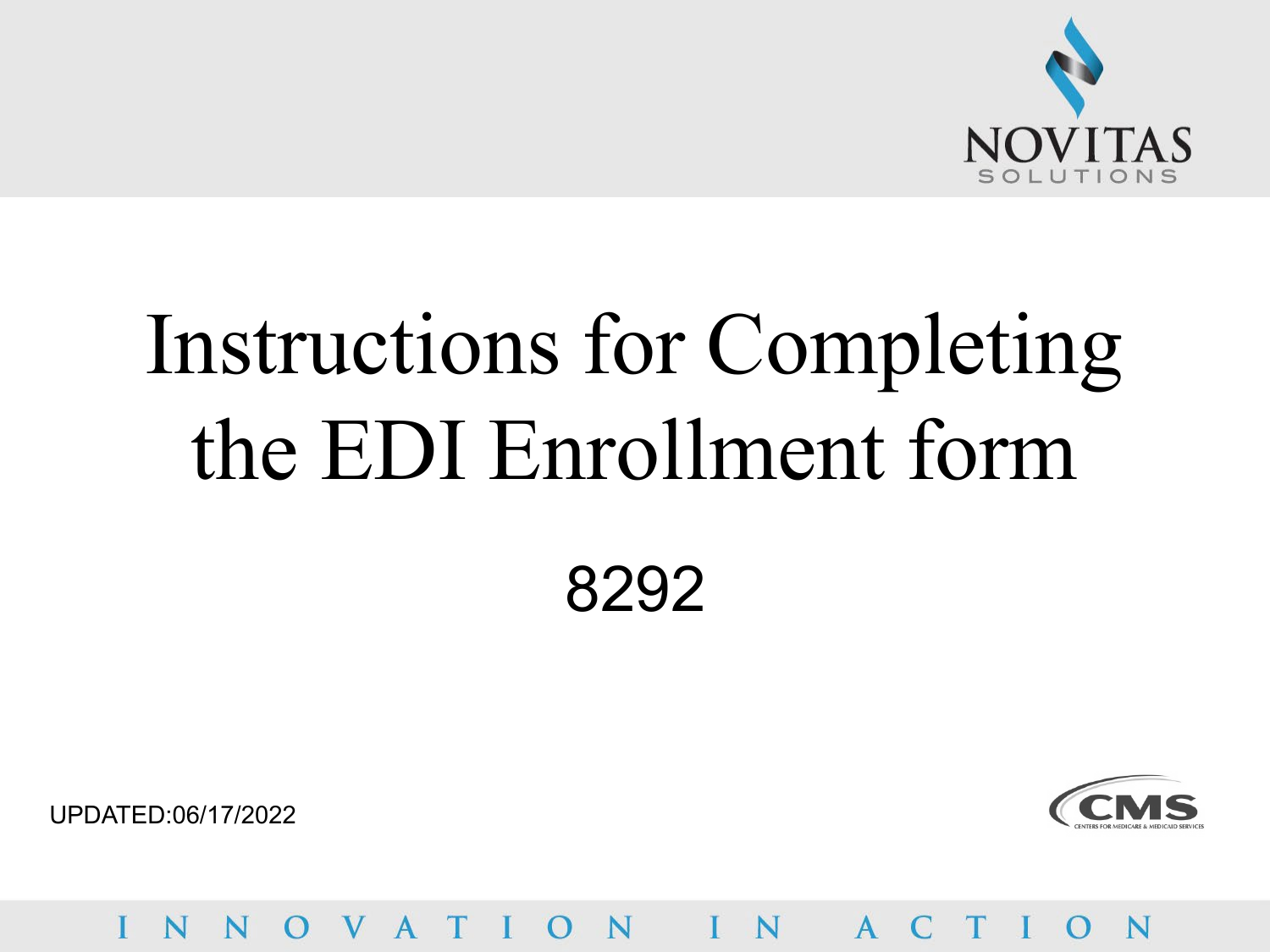## Who should complete this form?

VAT



- Part A and Part B providers should complete this EDI Enrollment form to enroll for EDI billing or to make changes in their EDI setup.
- Part B Providers who have multiple NPIs linked to their PTAN are only required to submit one form with a valid PTAN/NPI combination listed. You do not need to submit separate forms for each NPI.
- It is important that you use the most recent version of any EDI form when enrolling for EDI services or updating your existing EDI status. Please visit our Web site to obtain the most up-to-date documents.

For instructional purposes only

N

 $O N$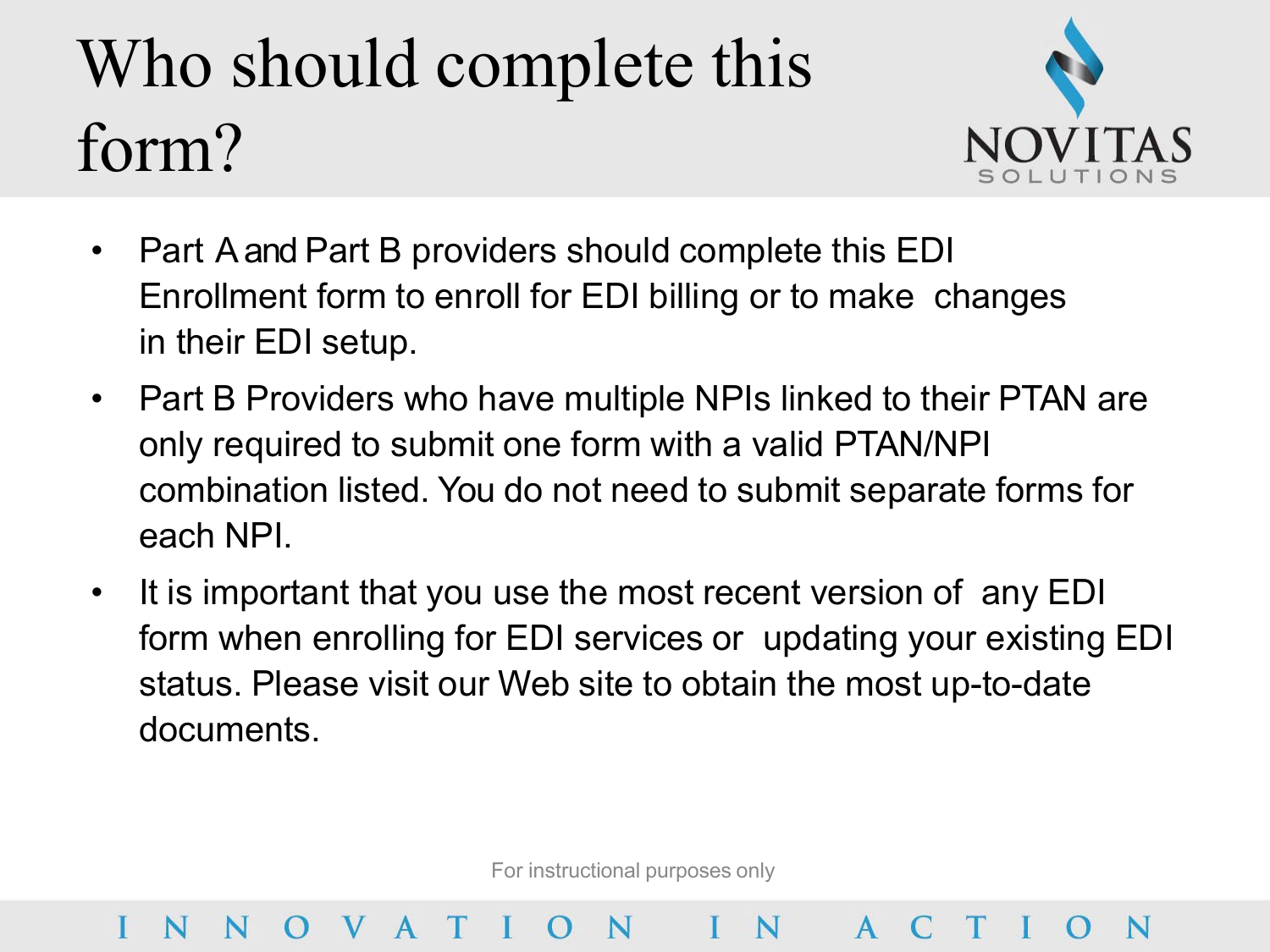### Where can I locate these forms?



- Direct web link:
	- http://www.novitas-solutions.com/webcenter/content/conn/UCM\_Reposit ory/uuid/dDocName:00004540
- Website navigation details:
	- Go to [www.novitas-solutions.com](http://www.novitas-solutions.com/)
	- Select your jurisdiction and type of business (A/B)
	- Click "Electronic Billing EDI" on the left navigation bar
	- Click "Enroll for EDI" from the submenu
	- Scroll down to find the EDI Enrollment Form bullets
	- Click the appropriate form link

V A

For instructional purposes only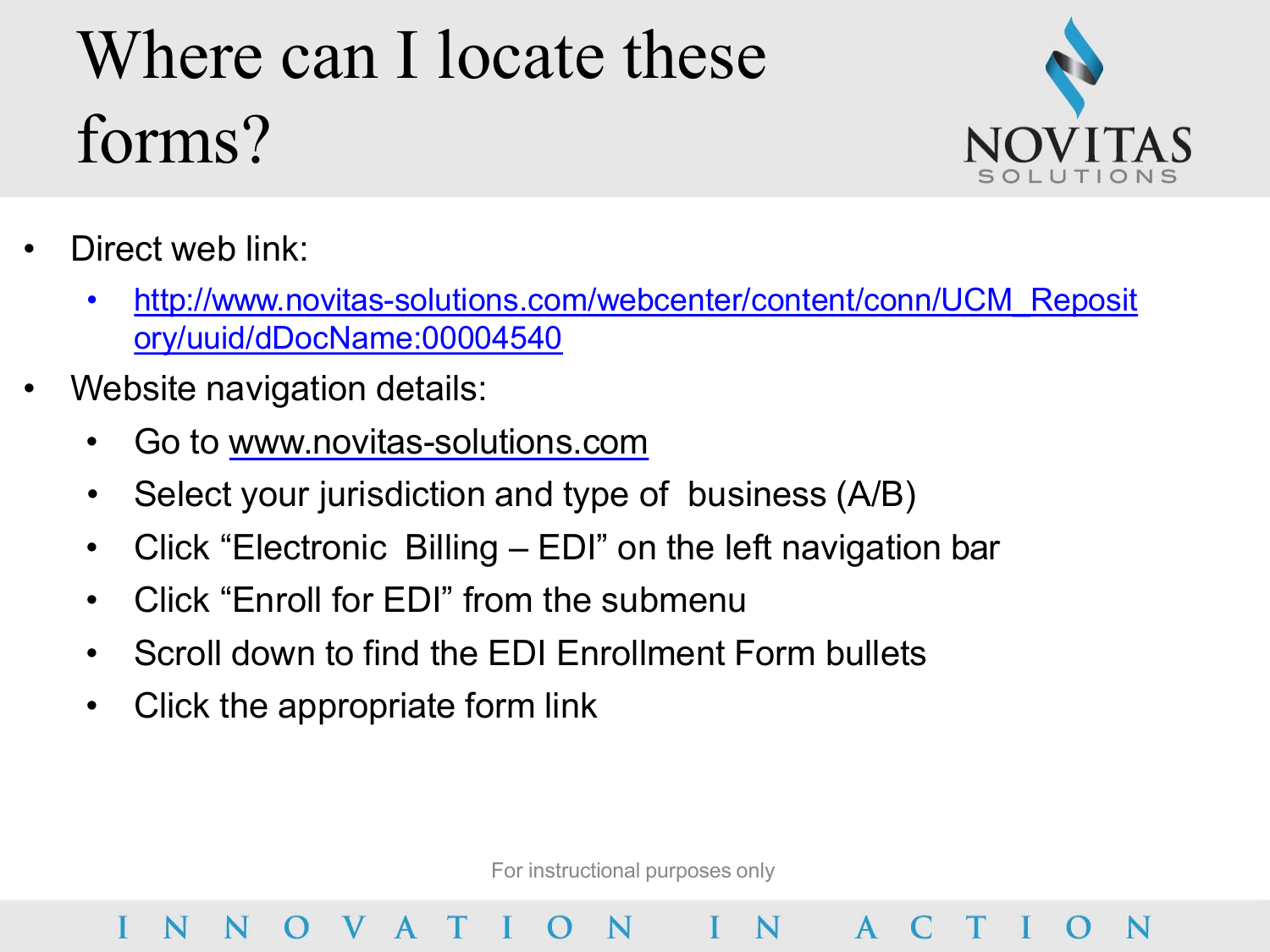### Completing the EDI Enrollment form (8292)



ACTIO

- Carefully review the following block-by- block instructions for successfully completing the EDI Enrollment form.
- These slides are for instructional purposes only and cannot be completed and submitted for enrollment.
- The form is designed to be completed online and then printed before submitting.

For instructional purposes only

N

OVATION I

N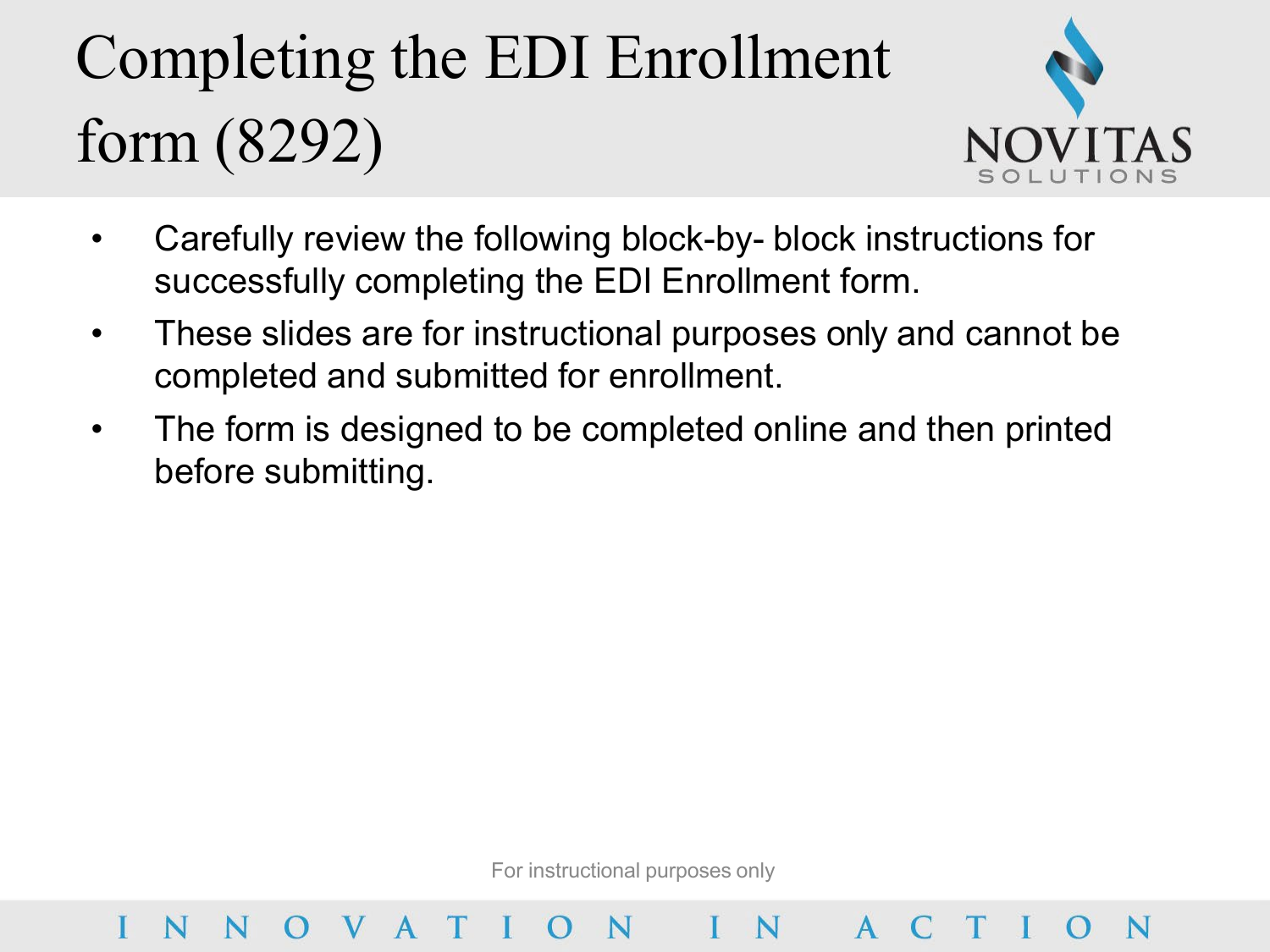## General Information



| <b>General Information</b> |                                                                                                     |  | R1-22 |
|----------------------------|-----------------------------------------------------------------------------------------------------|--|-------|
|                            | *Contract/State(required): Select one from dropdown -   *Line of Business: Select one from dropdown |  |       |

- Select appropriate Contract/State
	- Each contract/state for JH and JL are listed
- Select the appropriate Line of Business

V A

N

N

• Options available are Part A (Institutional) or Part B (Professional)

For instructional purposes only

N

 $\Omega$ 

 $\mathsf{A}$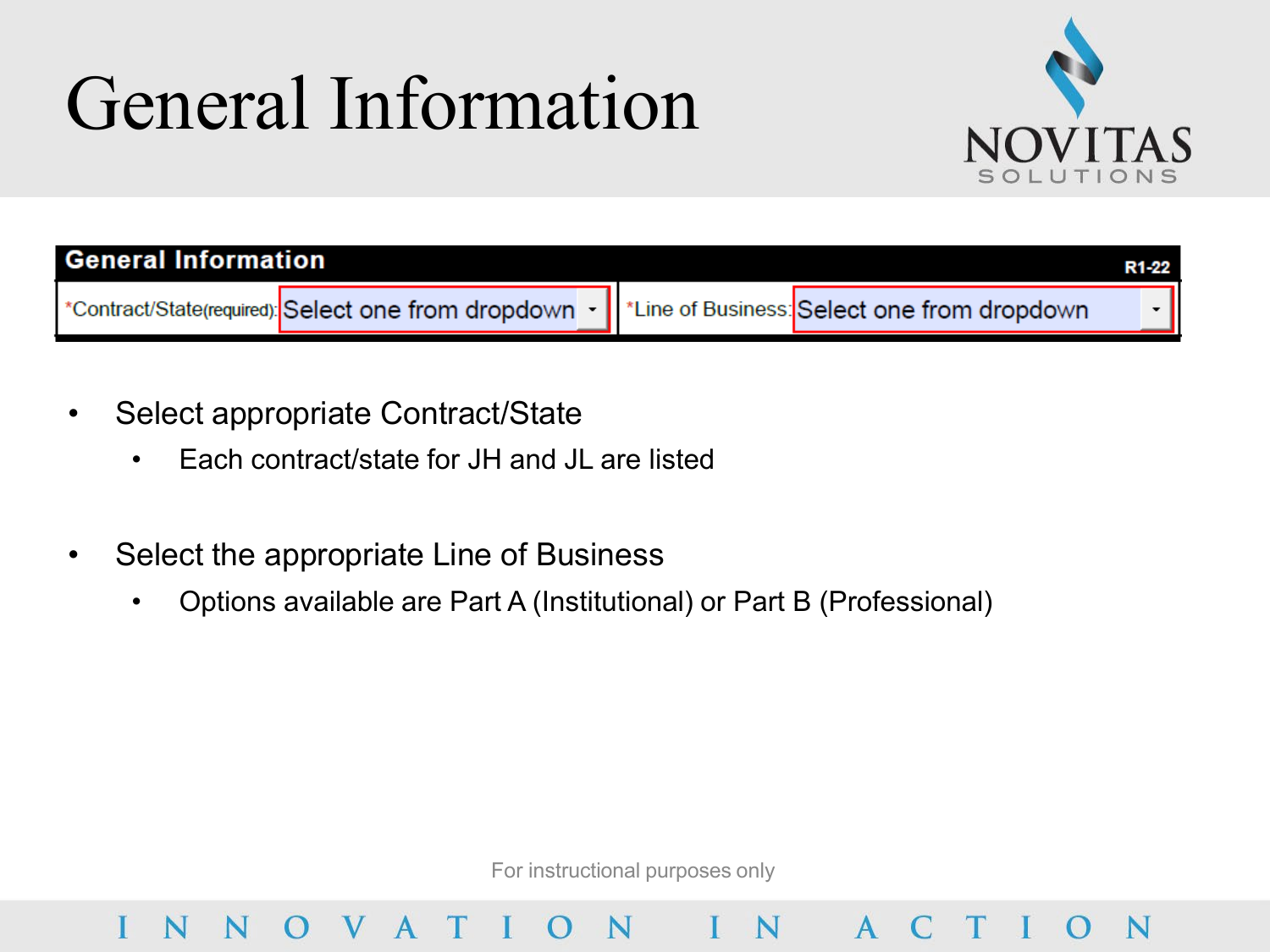### Provider Information

O V A T I

 $\mathbf{I}$ 

N

 $N$ 



TION

| Provider Information (Must match the name for the Group/Billing Provider on file with Medicare as reported on the CMS-855 Enrollment form)                                                                                                                                     |  |                                                                                              |  |  |
|--------------------------------------------------------------------------------------------------------------------------------------------------------------------------------------------------------------------------------------------------------------------------------|--|----------------------------------------------------------------------------------------------|--|--|
| 'Provider name:                                                                                                                                                                                                                                                                |  | *Contact name:                                                                               |  |  |
|                                                                                                                                                                                                                                                                                |  |                                                                                              |  |  |
| Contact telephone number:                                                                                                                                                                                                                                                      |  | Contact fax number:                                                                          |  |  |
|                                                                                                                                                                                                                                                                                |  |                                                                                              |  |  |
| Street address:                                                                                                                                                                                                                                                                |  | *City:                                                                                       |  |  |
|                                                                                                                                                                                                                                                                                |  |                                                                                              |  |  |
| State/Province:                                                                                                                                                                                                                                                                |  | *Zip code/Postal code:                                                                       |  |  |
|                                                                                                                                                                                                                                                                                |  |                                                                                              |  |  |
| Email address for listserv and enrollment response:                                                                                                                                                                                                                            |  |                                                                                              |  |  |
|                                                                                                                                                                                                                                                                                |  |                                                                                              |  |  |
| The PTAN/NPI provided should be the Group PTAN/NPI unless you are not associated to any groups. PTANs may also be known as a CMS<br>Certification Number. For Affiliated PTANs or National Provider Identifiers (NPIs), attach a signed list on company letterhead, if needed. |  |                                                                                              |  |  |
| <b>Provider Identification</b>                                                                                                                                                                                                                                                 |  |                                                                                              |  |  |
| 'Provider Transaction Access Number (PTAN):<br>'National Provider Identifier (NPI):                                                                                                                                                                                            |  | 'Provider Federal Tax Identification Number (TIN)<br>or Employer Identification Number (EIN) |  |  |
|                                                                                                                                                                                                                                                                                |  |                                                                                              |  |  |

For instructional purposes only

 $O N$ 

IN AC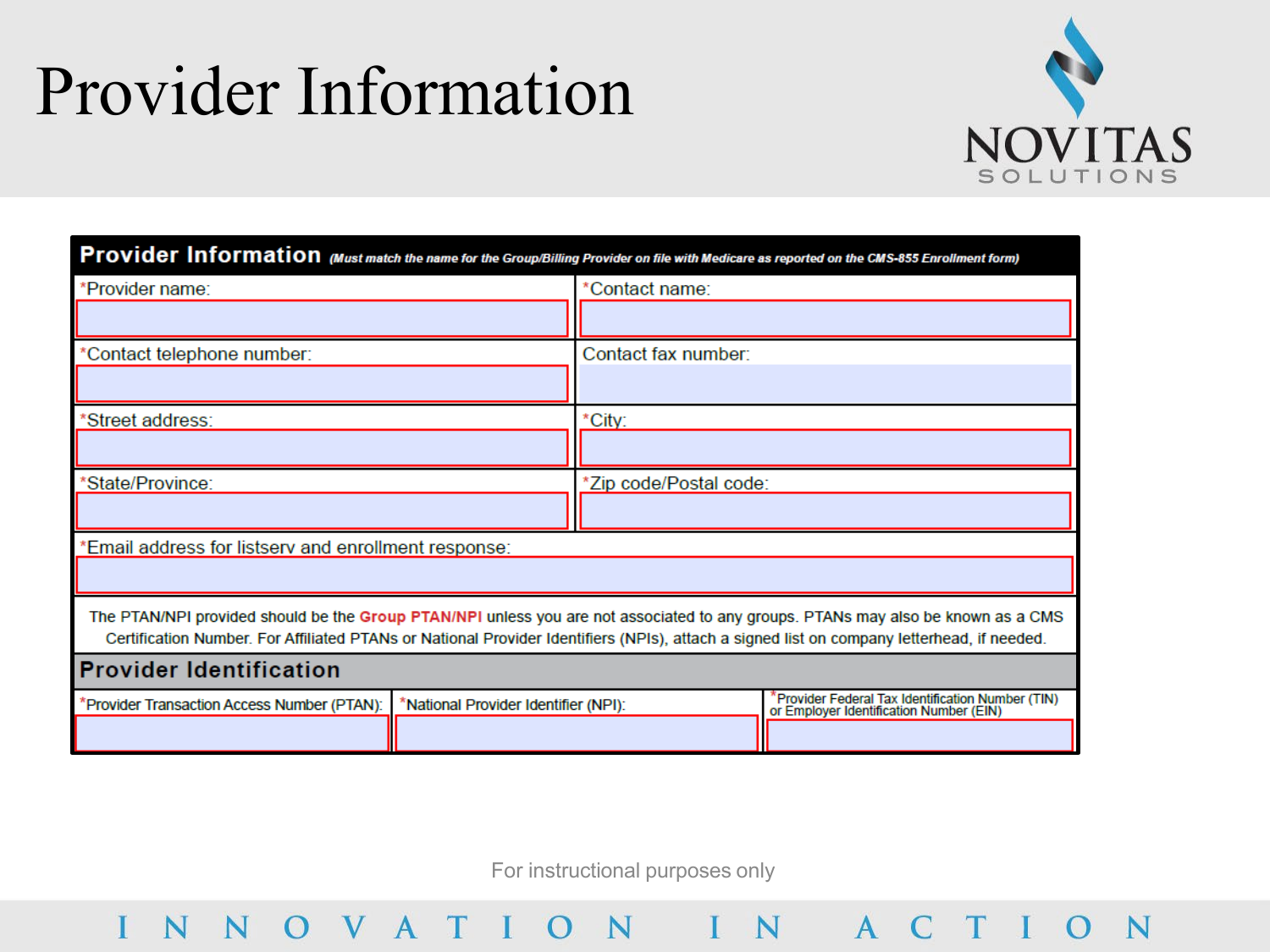### Group Provider Required



The information needed on the EDI Enrollment form is the GROUP provider information, unless the provider is not associated to any groups. Individual physicians do not need to enroll directly for electronic billing unless billing as a solo practitioner.

• The numbers needed were sent to you by Provider Enrollment on the 855 Group Approval letter as shown below.

Legal Business Name (LBN): GROUP NAME Provider/Supplier Type: CLINIC/GROUP PRACTICE National Provider Identifier (NPI): 111111111 Provider Transaction Access Number (PTAN): 111111 PTAN Effective Date: JULY 29, 2020 Participation Status: PARTICIPATING PROVIDER

V A T

For instructional purposes only

N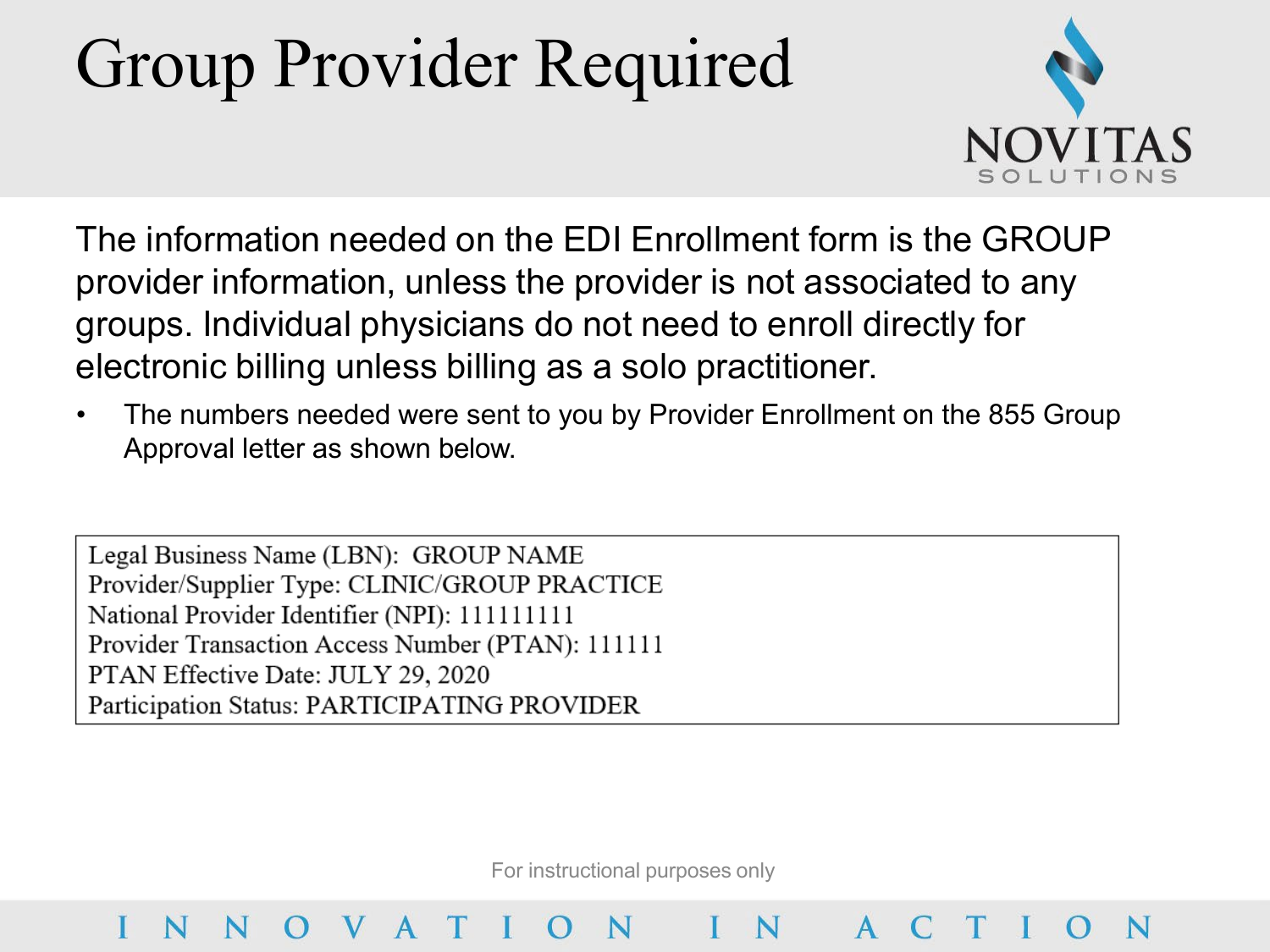### Provider Information Details



- Type the [group] provider name
	- The provider name indicated must match what was reported to Novitas on the CMS- 855 Enrollment form.
	- $\circ$  Please spell out names completely, without abbreviations.
- Type the contact person's name that has knowledge and authority to answer questions regarding your enrollment.
- Type the contact person's telephone number (including area code).
- Type the FAX number (including area code) for the provider.
- Type the practice mailing address, including suite/building numbers/levels.
- Type the email address of the contact person.

O V A T I

N

For instructional purposes only

 $O N$ 

 $\mathbf{A}$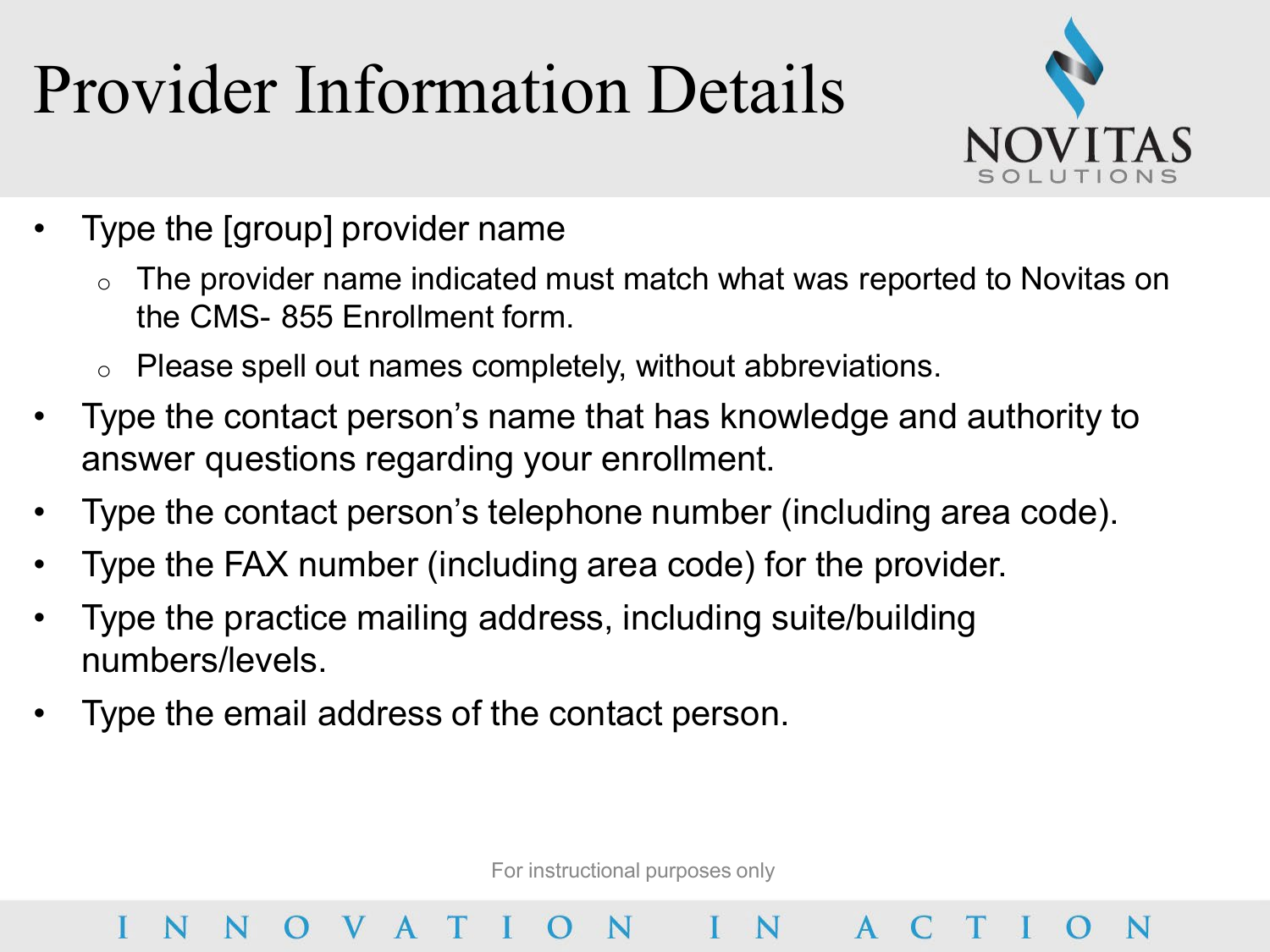### Provider Identification



The PTAN, NPI and TIN/EIN are required and must match the numbers on file at Medicare for the provider being enrolled. The [group] billing information should be reported, not rendering physician information.

- Type the [group] Provider Transaction Access Number (PTAN)
	- The PTAN number reported must match the number on file at Medicare for the provider listed and be linked to the NPI.
	- $\circ$  If you are billing under a group PTAN, only one EDI Enrollment form should be completed using the group PTAN.
	- $\circ$  Affiliated PTANs or NPIs may be setup with an attached signed list on company letterhead.
- Type the [group] National Provider Identifier (NPI)

V A T

N

• Type the Provider Federal Tax ID Number (TIN) or Employer ID Number (EIN)

N

For instructional purposes only

 $A$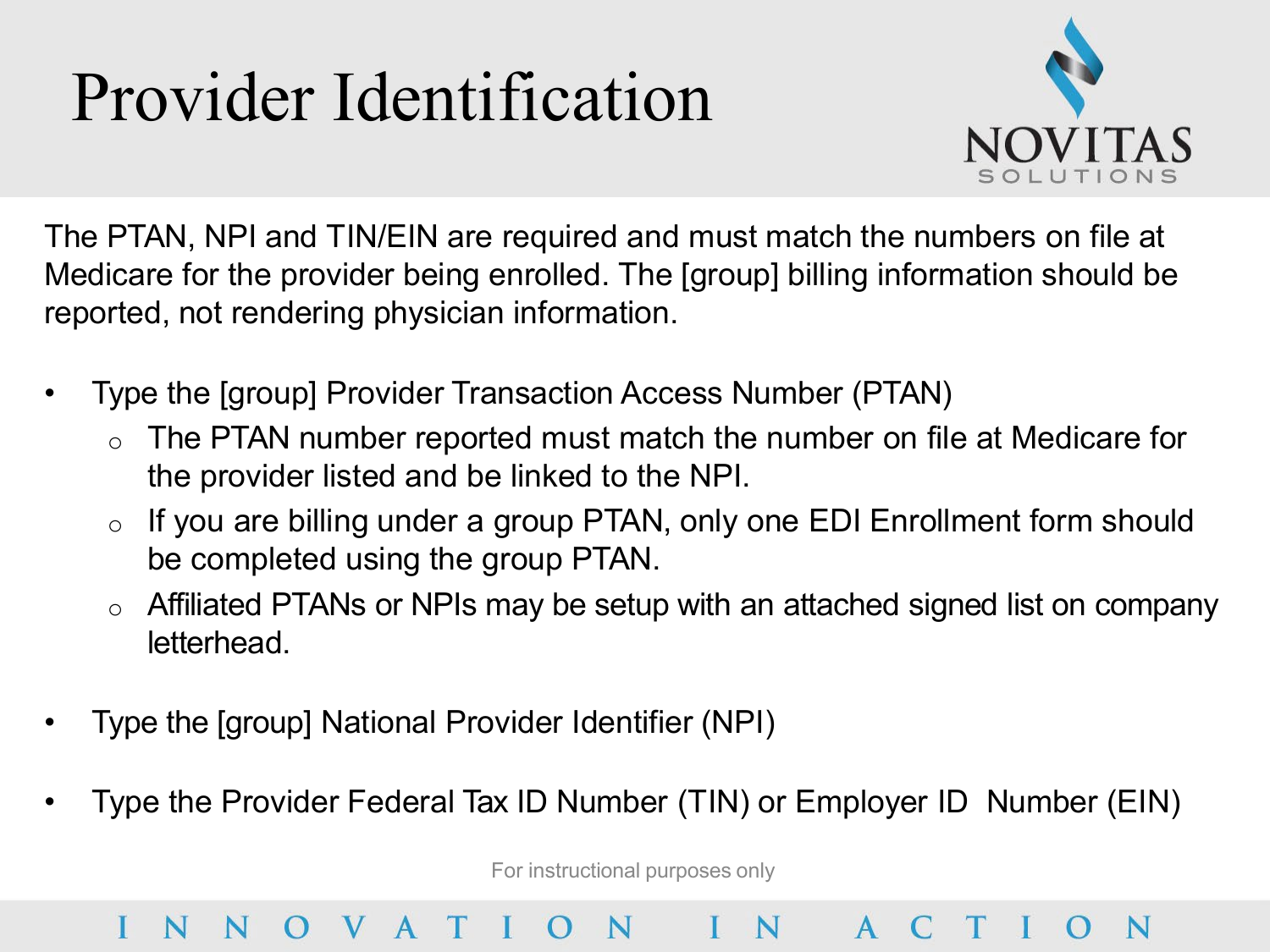### Type of Request

 $\mathbf{I}$ 

N



| <b>Reason for Request</b>                                                                                                                                                                                                     |  |  |  |
|-------------------------------------------------------------------------------------------------------------------------------------------------------------------------------------------------------------------------------|--|--|--|
| Reason for submission: Change Enrollment                                                                                                                                                                                      |  |  |  |
| <b>Type of Request</b>                                                                                                                                                                                                        |  |  |  |
| * <b>Request type</b> : (Required) Requests will be processed for the PTAN provided above in the most recent HIPAA-<br>compliant format/version. Please fill out EITHER new submitter OR existing submitter requests section. |  |  |  |
| If you are requesting a new submitter ID:                                                                                                                                                                                     |  |  |  |
| Assign this provider a new electronic submitter ID.<br>Name of Network Service Vendor (NSV):<br>Name of Billing Software Vendor:                                                                                              |  |  |  |
| <b>Enroll for Claim Status and Response</b>                                                                                                                                                                                   |  |  |  |
| Direct Data Entry Only (DDE) (Part A only) FISS Logon Request Form also Required: (JL) (JH)                                                                                                                                   |  |  |  |
| If you are linking to or updating an existing submitter ID: (Select at least one)                                                                                                                                             |  |  |  |
| Add to existing Submitter ID:<br>Submitter ID Name:                                                                                                                                                                           |  |  |  |
| Vendor Change (no additional requests should be selected in this block) Name of billing software vendor:                                                                                                                      |  |  |  |
| Enroll for Claim Status and Response (for direct submitters)                                                                                                                                                                  |  |  |  |
| <b>ERA Change</b>                                                                                                                                                                                                             |  |  |  |
| <b>PC-ACE Enrollment Only</b><br><b>Existing Direct Submitter ID:</b>                                                                                                                                                         |  |  |  |
| If the same entity, other than the Provider, is both preparing and submitting the electronic claims, that entity must be reported on the CMS-855 form.                                                                        |  |  |  |

For instructional purposes only

NOVATION IN ACTION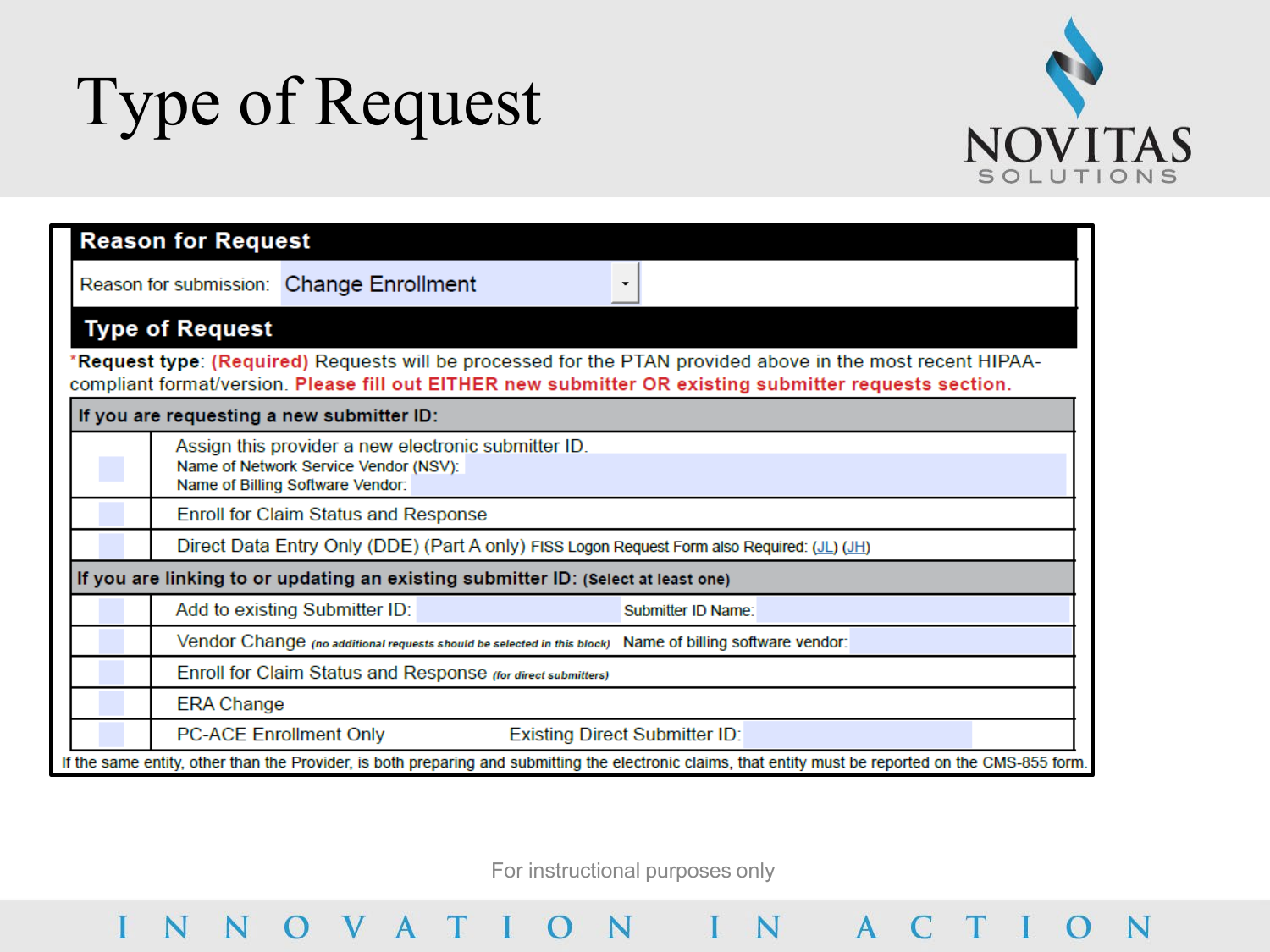### Type of Request: New Submitter ID



- Select the Reason for submission.
	- Dropdown options are: New Enrollment or Change Enrollment
	- This field is not required.
- If you are requesting a new submitter ID:
	- Check the box to Assign this provider a new electronic billing submitter ID if you will be connecting directly to Novitas for electronic billing. Also type the name of your Network Service Vendor and Billing Software Vendor. Both vendors must be listed and must be enrolled with Novitas.
	- Check the box to enroll for Claim Status and Response to be setup for the ANSI X12N 276/277 transactions. Verify your software vendor supports the 276/277 files before requesting this feature.
	- Check the box for Direct Data Entry Only to request EDI enrollment for FISS/DDE use only.
		- This is only available for Part A providers
		- The FISS Login Request Form is also required

For instructional purposes only

### N IN V A T  $\mathbf{A}$ N N  $\Omega$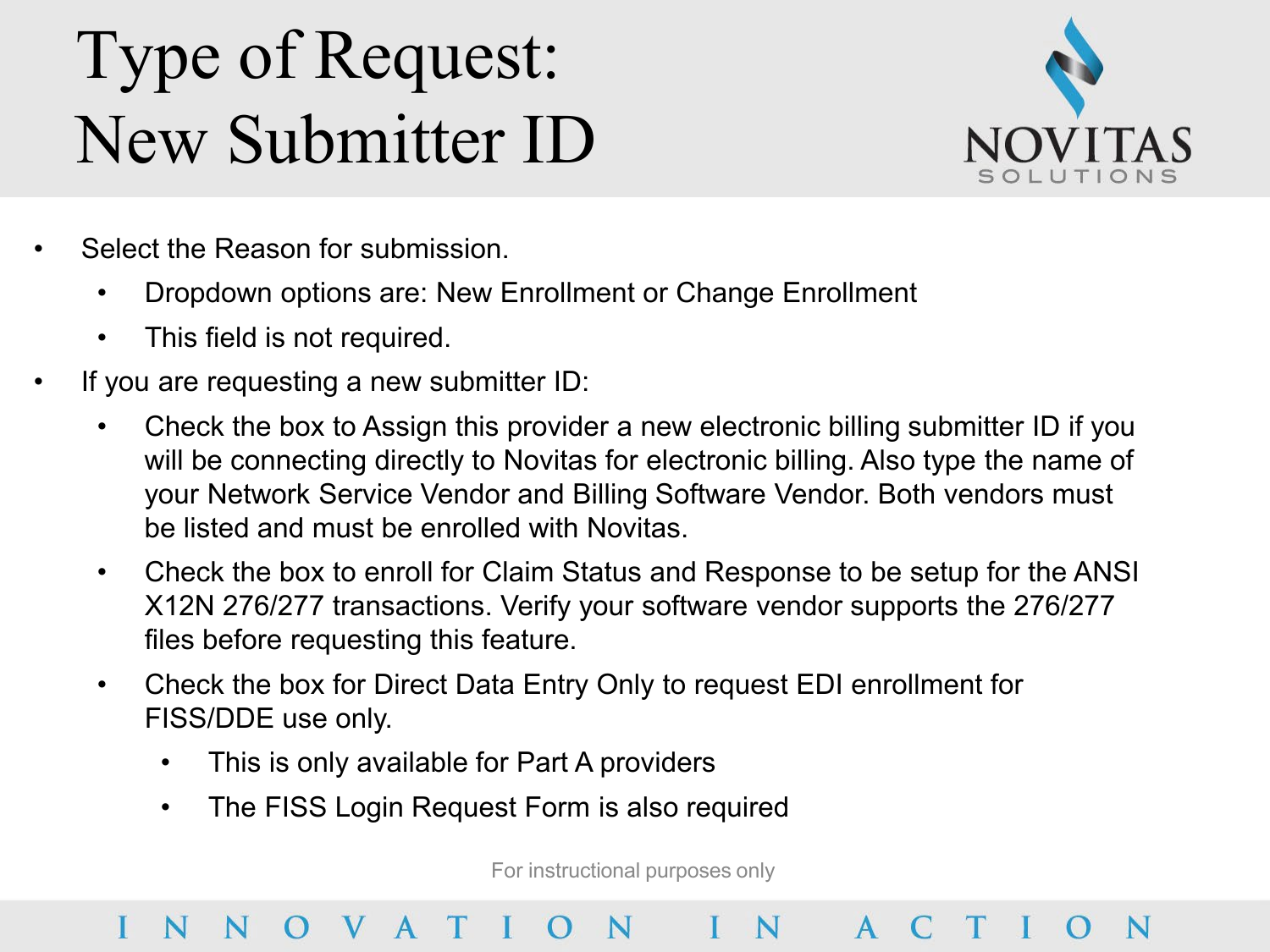## Type of Request: Existing Submitter ID



- If you are linking to or updating an existing submitter ID:
	- Check the Add to an existing submitter ID box and type the Submitter ID and Submitter ID Name.
		- The Submitter ID and Name must be complete and accurate for the same jurisdiction/contract as the provider being enrolled.
	- Check the Vendor Change box and provide the name of your new billing software vendor if being submitted only to report a change in software vendor.
		- The software vendor must be enrolled with Novitas.
	- Check the Enroll for Claim Status and Response box to be setup for the ANSI X12N 276/277 transactions.
		- Verify your software vendor supports the 276/277 files before requesting this feature.
	- If the only reason for this enrollment form being submitted is to request a change to the Electronic Remittance Advice (ERA) setup, check the box for ERA Change.
	- If the only reason for this enrollment form being submitted is to request the PC-ACE software, check the box for PC-ACE Enrollment Only and provide your existing portal Submitter ID.
		- When selecting this option, also be sure to select Yes from the PC-ACE Enrollment dropdown box on page 2.

For instructional purposes only

### N  $A$ N N V A T N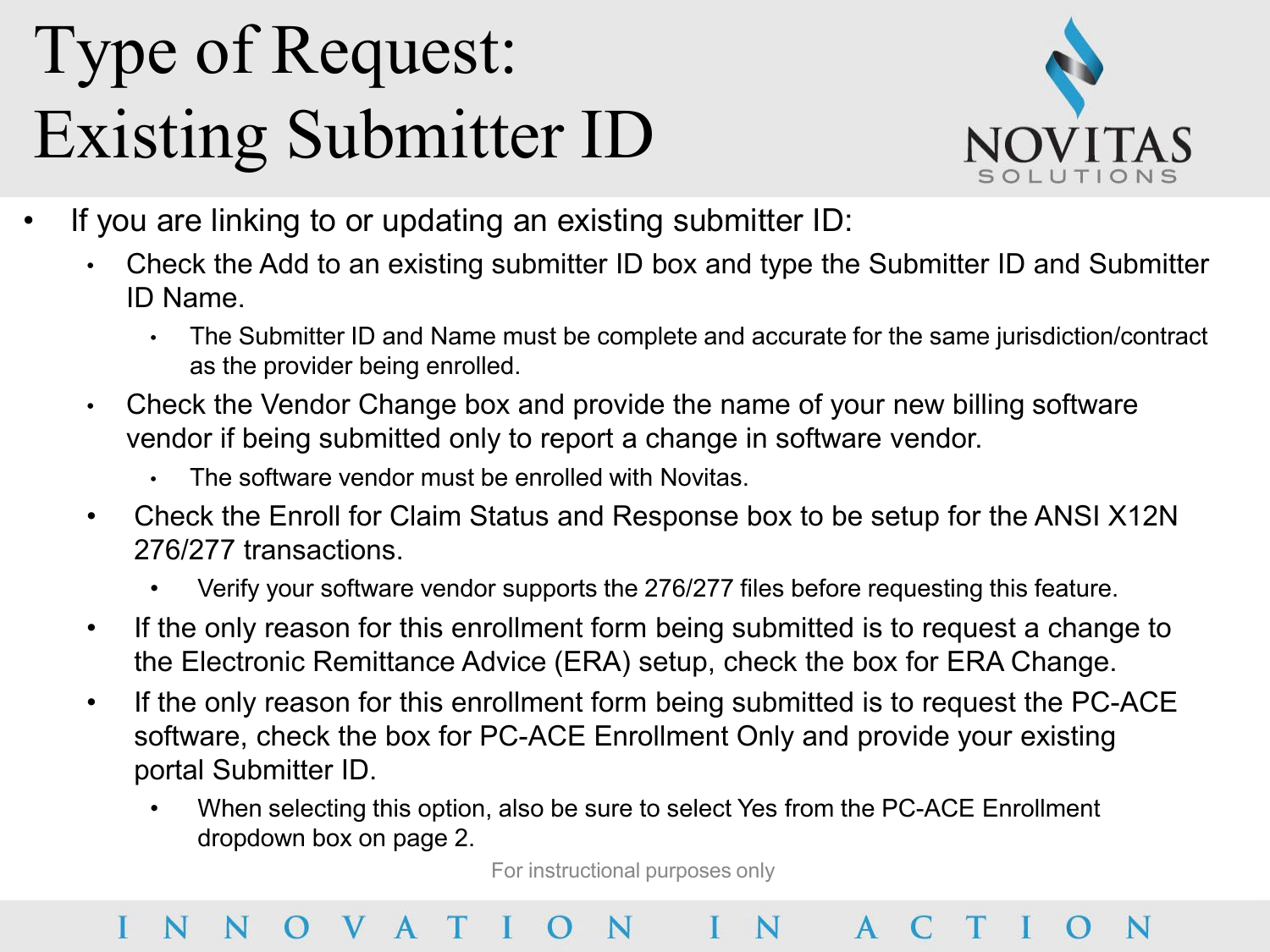## Electronic Remittance Advice (ERA)



### **Electronic Remittance Advice (ERA)**

### 'Electronic Remittance Advice (ERA): (Required)

ERA will be available on a daily basis, based on claim finalization, and is available for retrieval for 60 days. After 60 days from the ERA creation date, the ERA is no longer available on the telecommunications platform.

- Part A: Paper remittance will continue for thirty- one (31) days after initial enrollment for ERA.
- Part B: Paper remittance will continue for forty-five (45) days after initial enrollment for ERA.  $\bullet$  .

Note: You will no longer receive paper remittances after these time-frames.

Check only one: Please designate the ID for your ERA below. If nothing is selected, existing ERA setup will be maintained. If you are currently receiving paper remittance or are a new enrollment to EDI, an ERA selection must be made below.

| Electronic Remittance Advice (ERA). Please select one. |                                                                                                                                     |  |  |
|--------------------------------------------------------|-------------------------------------------------------------------------------------------------------------------------------------|--|--|
|                                                        | Assign ERA to an existing submitter/receiver ID:                                                                                    |  |  |
|                                                        | Maintain existing ERA setup. (This option cannot be selected if currently receiving paper remittance or if the PTAN is new to EDI.) |  |  |
|                                                        | Create a new and separate receiver ID for ERA purposes only.                                                                        |  |  |
|                                                        | Assign ERA to the new submitter ID being requested with this form (for direct submitter requests only)                              |  |  |

For instructional purposes only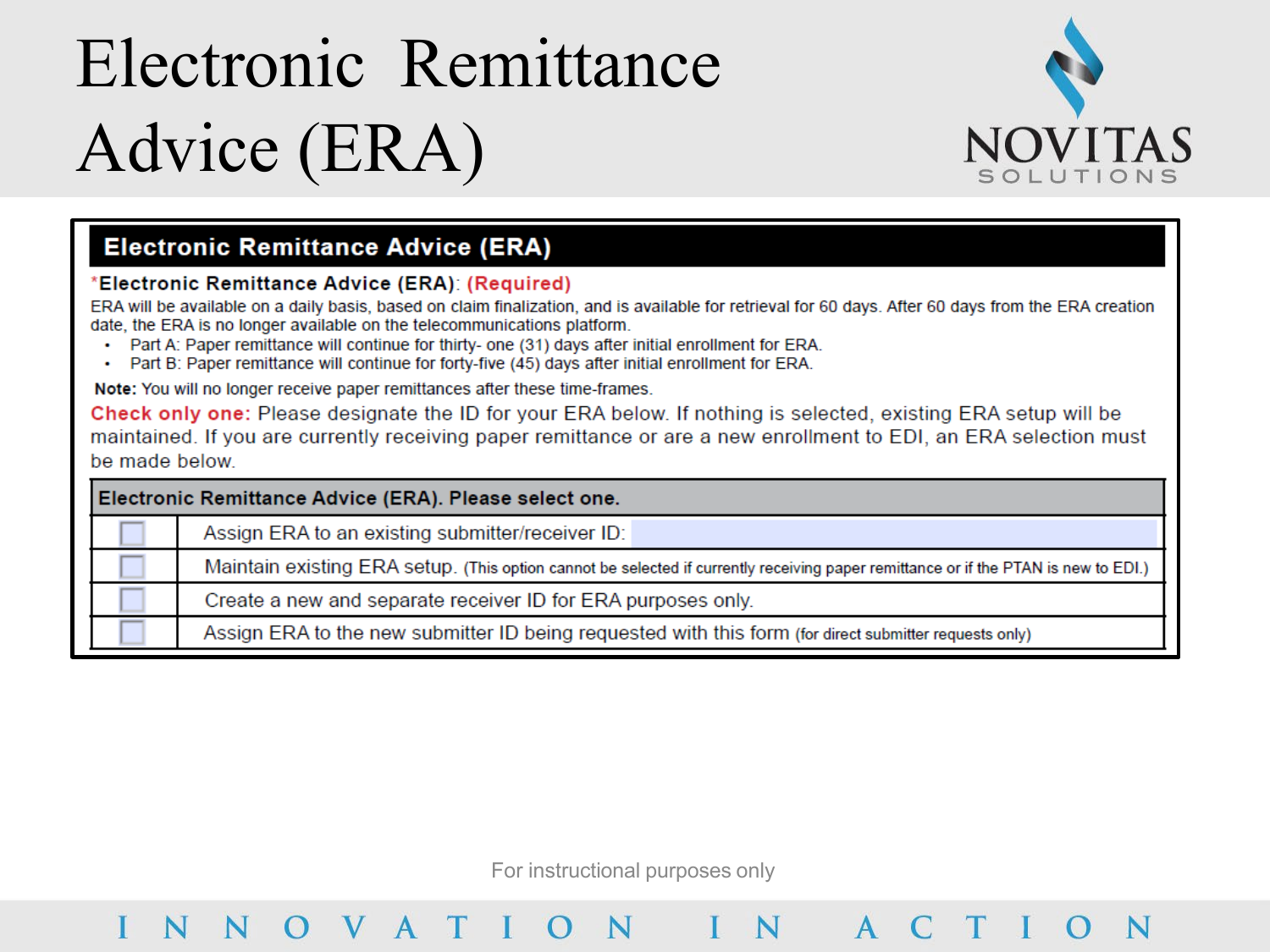### ERA Instructions

N

V A T



- Click the box "Assign ERA to an existing submitter/receiver ID" to have your ERA sent to an existing ID. Type the ID in the block.
- Click the box "Maintain existing ERA setup" if you do not want any changes made to your ERA. This option cannot be selected if you are currently receiving paper remittances.
- Click the box "Create a new and separate receiver ID" to have a new ID created to retrieve your ERA, separate from the submitter ID used to send claims.
- Click the box "Assign ERA to the new Submitter ID being requested with this form" to have your ERA sent to the same new submitter ID listed in the Type of Request block.
- If nothing is selected, your existing remittance setup will be maintained, unless you currently receive paper remittance.

For instructional purposes only

 $N$ 

N N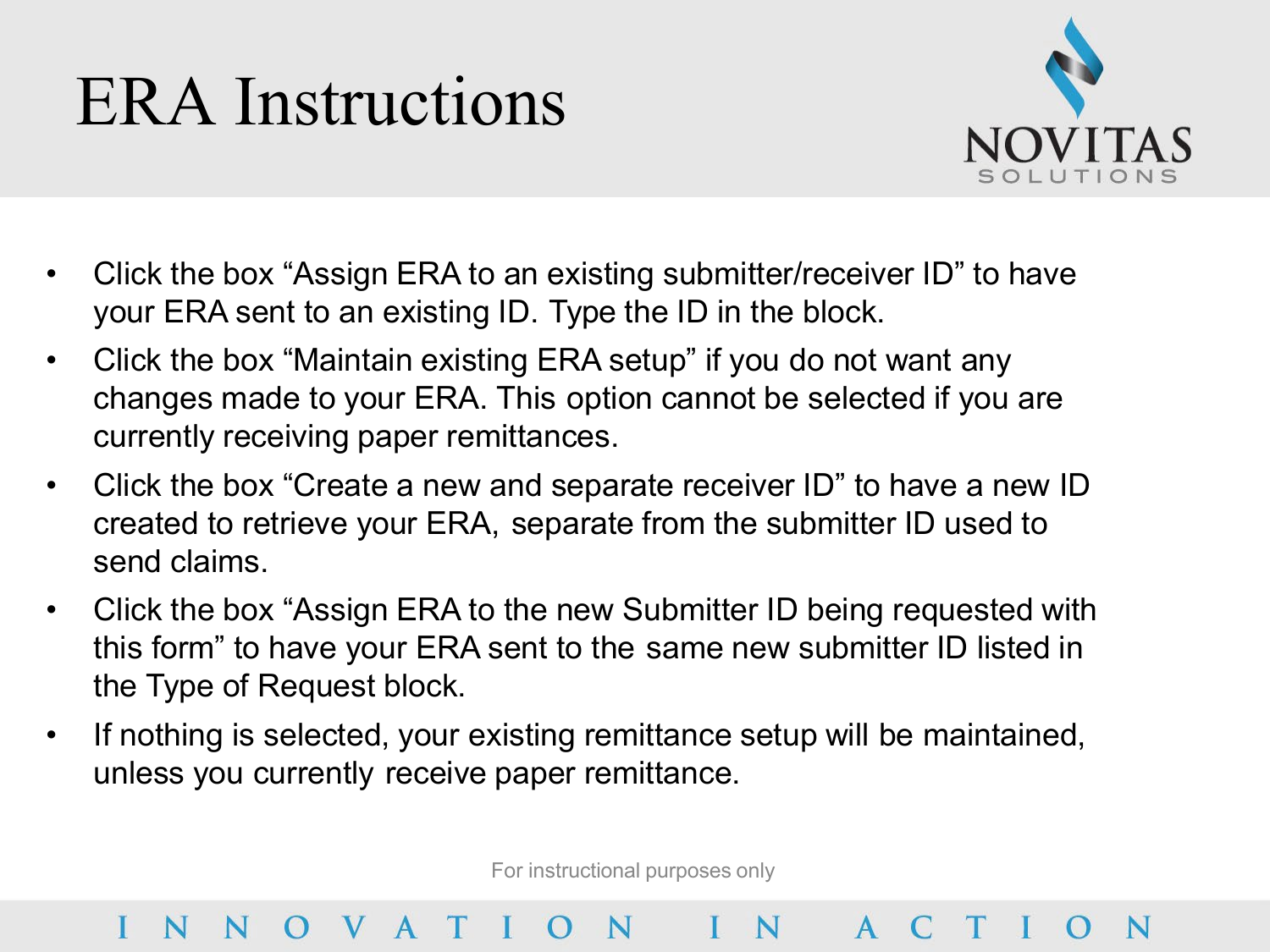## Maintain Existing Submitter/Receiver ID

V A T



### **Maintain Existing Submitter/Receiver ID**

Maintain Existing Submitter/Receiver ID Setup: (Required for existing customers)

Providers are required to notify Novitas Solutions of all changes to their electronic billing, including billing agents or clearinghouses used by the provider. If the PTAN listed on page one is associated to any other non-Novitasphere Portal submitter or receiver ID(s), Novitas Solutions will remove the other submitter/receiver ID(s) immediately, unless indicated below.

Type the name(s) or submitter/receiver ID(s) to be maintained. All other submitter/receiver IDs will be removed. Do not enter PTAN/NPIs in this box.

- Type the name(s) or submitter/receiver ID(s) in the box to keep them linked to the provider. All other submitter/receiver IDs will be removed immediately.
	- If you maintain a submitter to finalize any remaining billing, you can fax a request on letterhead to have them removed once billing is completed.
- Novitasphere Portal submitter IDs will be maintained automatically.

For instructional purposes only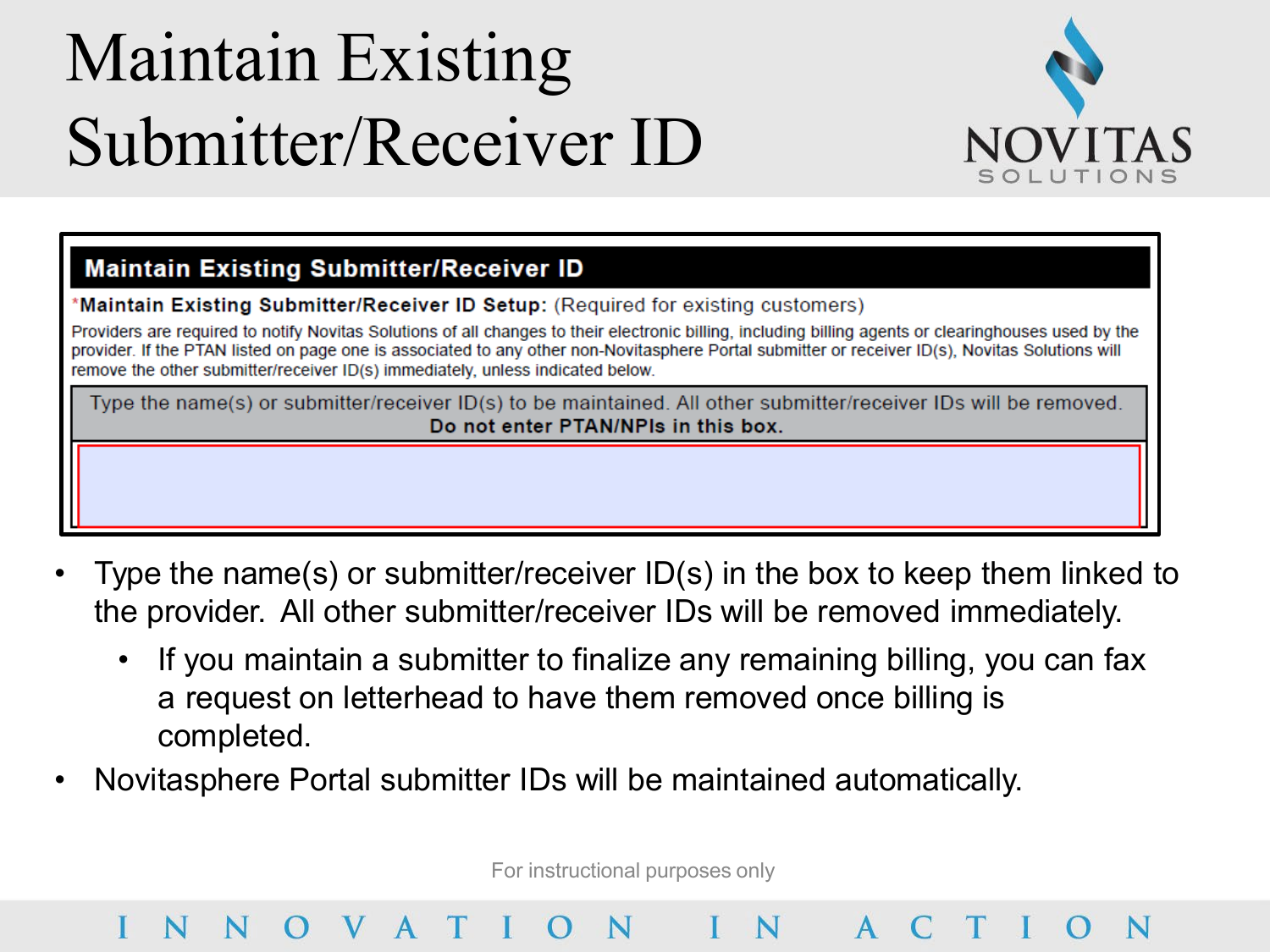### PC-ACE





PC-ACE is a **free** software which can be used to create electronic claim files for submission, and to interpret electronic claim reports. Information about PC-ACE can be found on our website  $(JH)(JL)$  $(JH)(JL)$  $(JH)(JL)$  $(JH)(JL)$ .

• To enroll for PC-ACE, select Yes from the dropdown options

For instructional purposes only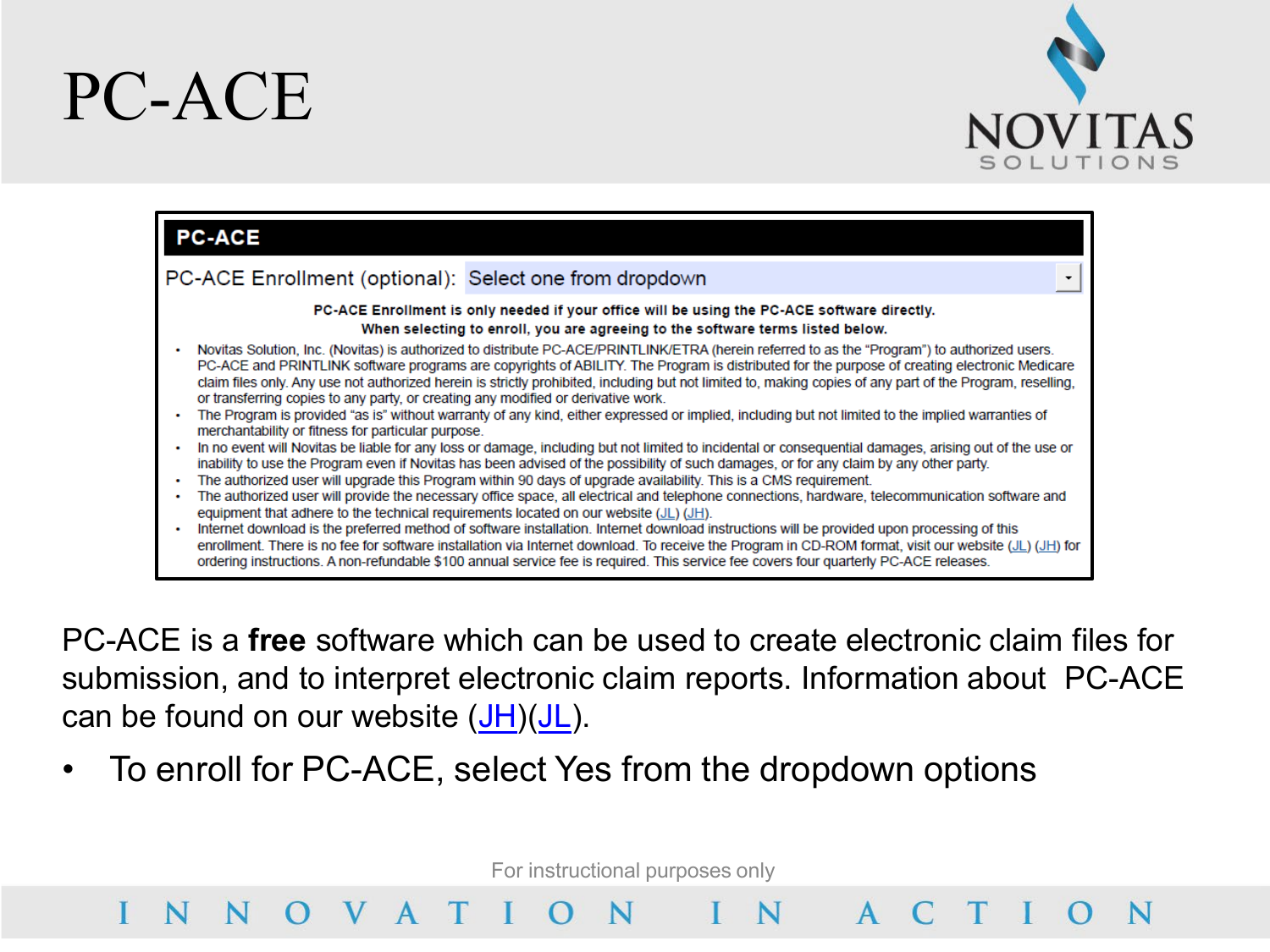### PC-ACE information

V A T



- If a third-party billing service or clearinghouse is submitting your claims, it is not necessary for you to enroll for PC-ACE unless you will also be submitting claims or need it to interpret reports.
- Read the software terms and system requirements carefully before enrolling for PC-ACE.
- PC-ACE does not provide a connection to Novitas. Therefore, you will need to acquire your own SFTP software to connect and send your claims, or you may enroll for Novitasphere Portal by using the Novitasphere Portal Enrollment form (8292P).

For instructional purposes only

N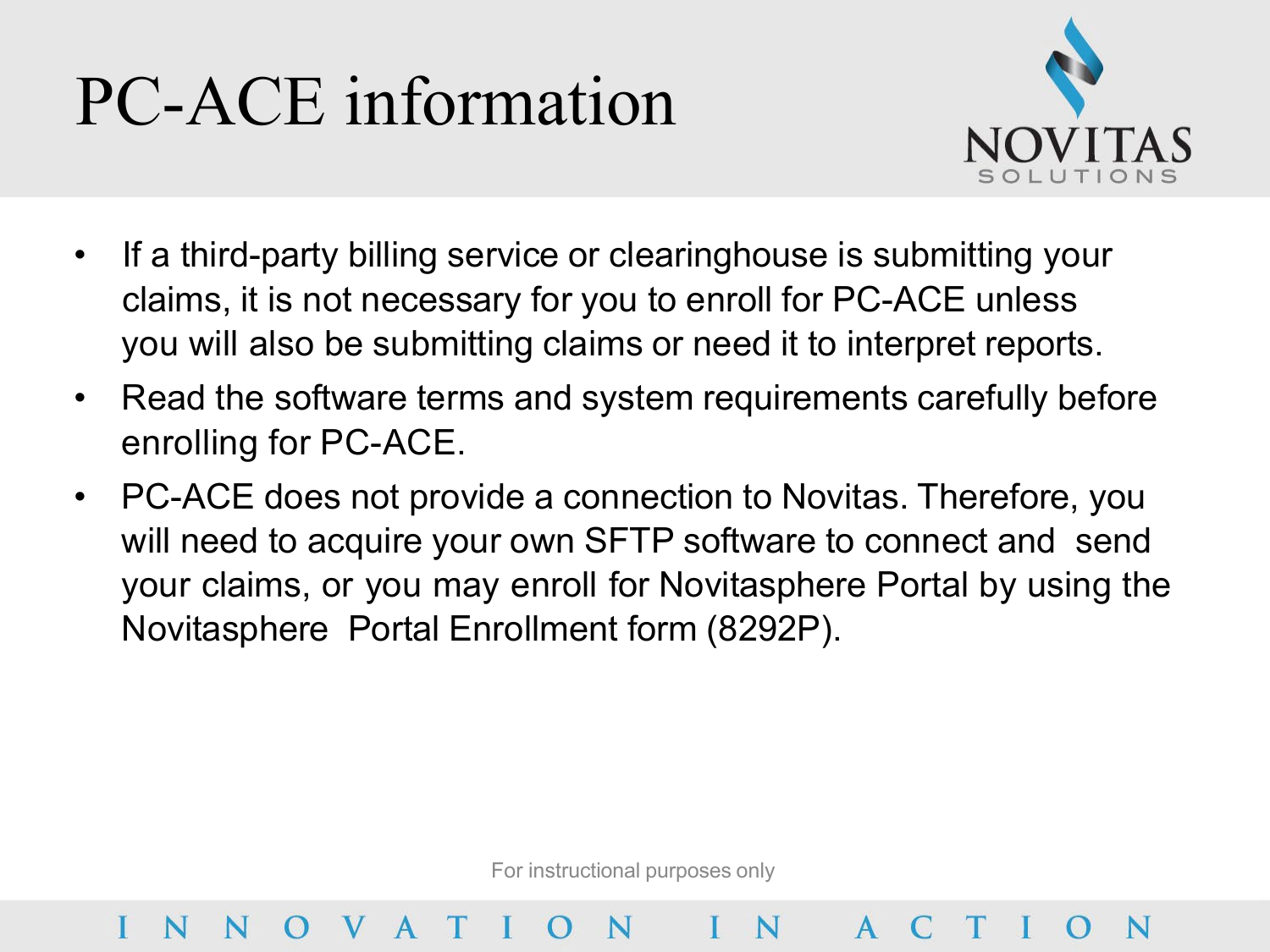### Additional Information



| Additional Information             |  |                                                                                                     |  |
|------------------------------------|--|-----------------------------------------------------------------------------------------------------|--|
| Additional Information: (Optional) |  | Preference for Aggregation of Remittance Data (e.g., Account Number Linkage to Provider Identifier) |  |
|                                    |  | Select one from dropdown                                                                            |  |

- This block is not required.
- Skip or select the appropriate option from the dropdown menu. The options available are:
	- Provider Tax Identification Number (TIN)
	- National Provider Identifier (NPI)

V A

N

For instructional purposes only

 $\mathsf{A}$ 

N

 $\mathbf N$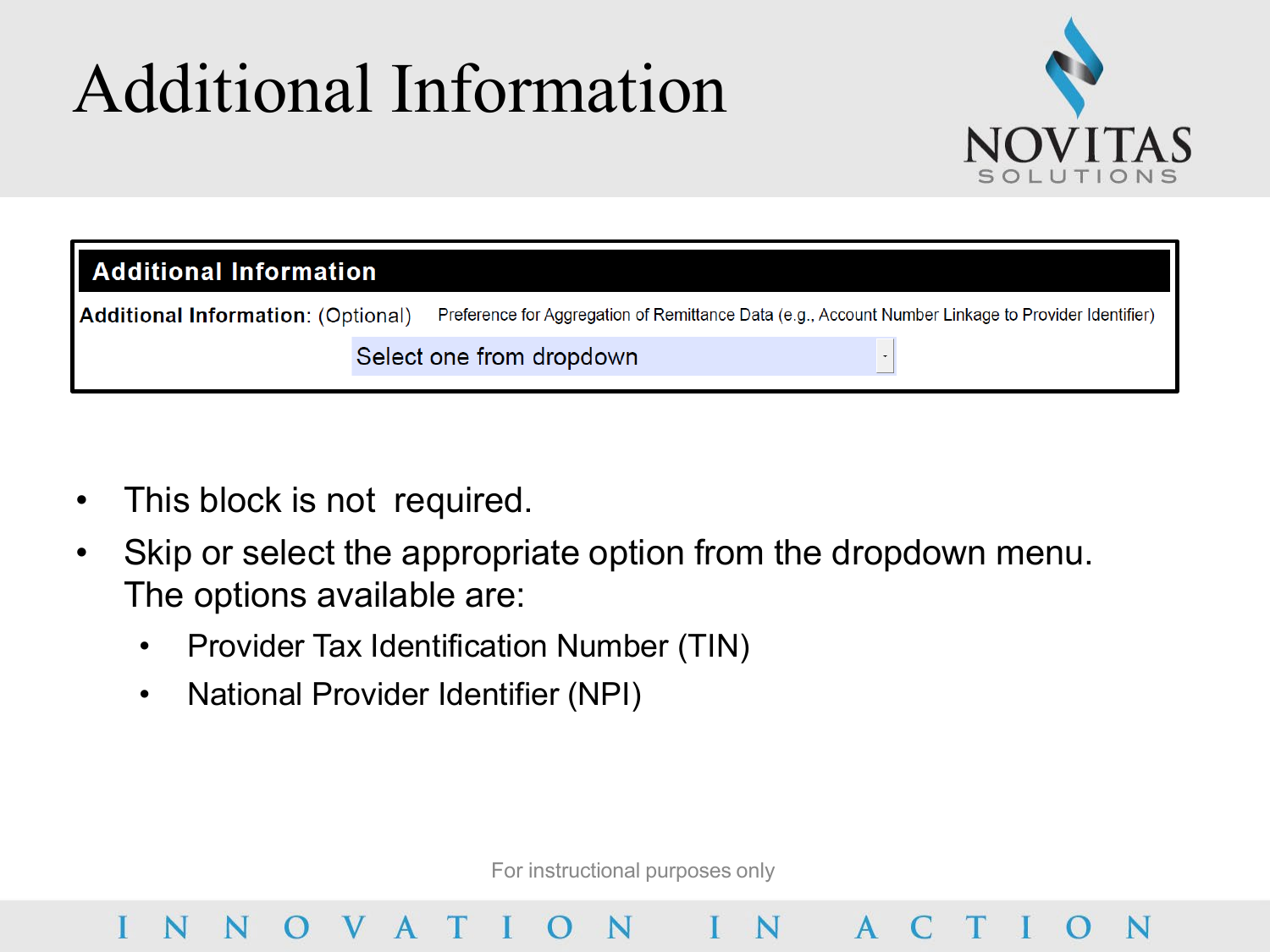### Required Signature



### \*Authorized/Delegated Official Signature Requirements

O V A T

N

I certify that I have been appointed an authorized individual to whom the provider has granted the legal authority to enroll it in the Medicare Program, to make changes and/or updates to the provider's status in the Medicare Program (e.g., new practice locations, change of address, etc.), and to commit the provider to abide by the laws, regulations, and the program instructions of Medicare. I authorize the above listed entities to communicate electronically with Novitas Solutions on my behalf.

By signing below, the provider confirms they have read and agree to the Agreement, the Attestation, and the above signature requirements.

\*The Authorized Official signing this form should be an AUTHORIZED OR DELEGATED OFFICIAL that was listed on the Medicare **Enrollment Application (CMS-855).** 

| <b>Required Signature</b> *                                                       |                                                 |  |  |  |
|-----------------------------------------------------------------------------------|-------------------------------------------------|--|--|--|
| *Written Signature of Person Submitting Enrollment (add after you print the form) | *Date                                           |  |  |  |
|                                                                                   |                                                 |  |  |  |
| *Printed Name of Person Submitting Enrollment                                     | *Printed Title of Person Submitting Enrollment: |  |  |  |
|                                                                                   |                                                 |  |  |  |
| Complete form, print, sign, date, and fax (recommended), OR mail all pages to:    |                                                 |  |  |  |
| JL: Novitas Solutions, Inc. - EDI - PO Box 3011, Mechanicsburg, PA 17055-1801     |                                                 |  |  |  |
| JH: Novitas Solutions, Inc. - EDI - PO Box 3093, Mechanicsburg, PA 17055-1811     |                                                 |  |  |  |
| OR Fax: 1 (877) 439-5479                                                          |                                                 |  |  |  |
| Allow 10 business days for processing. Please do not send duplicate forms.        |                                                 |  |  |  |

For instructional purposes only

N

A C T

 $N$   $\sim$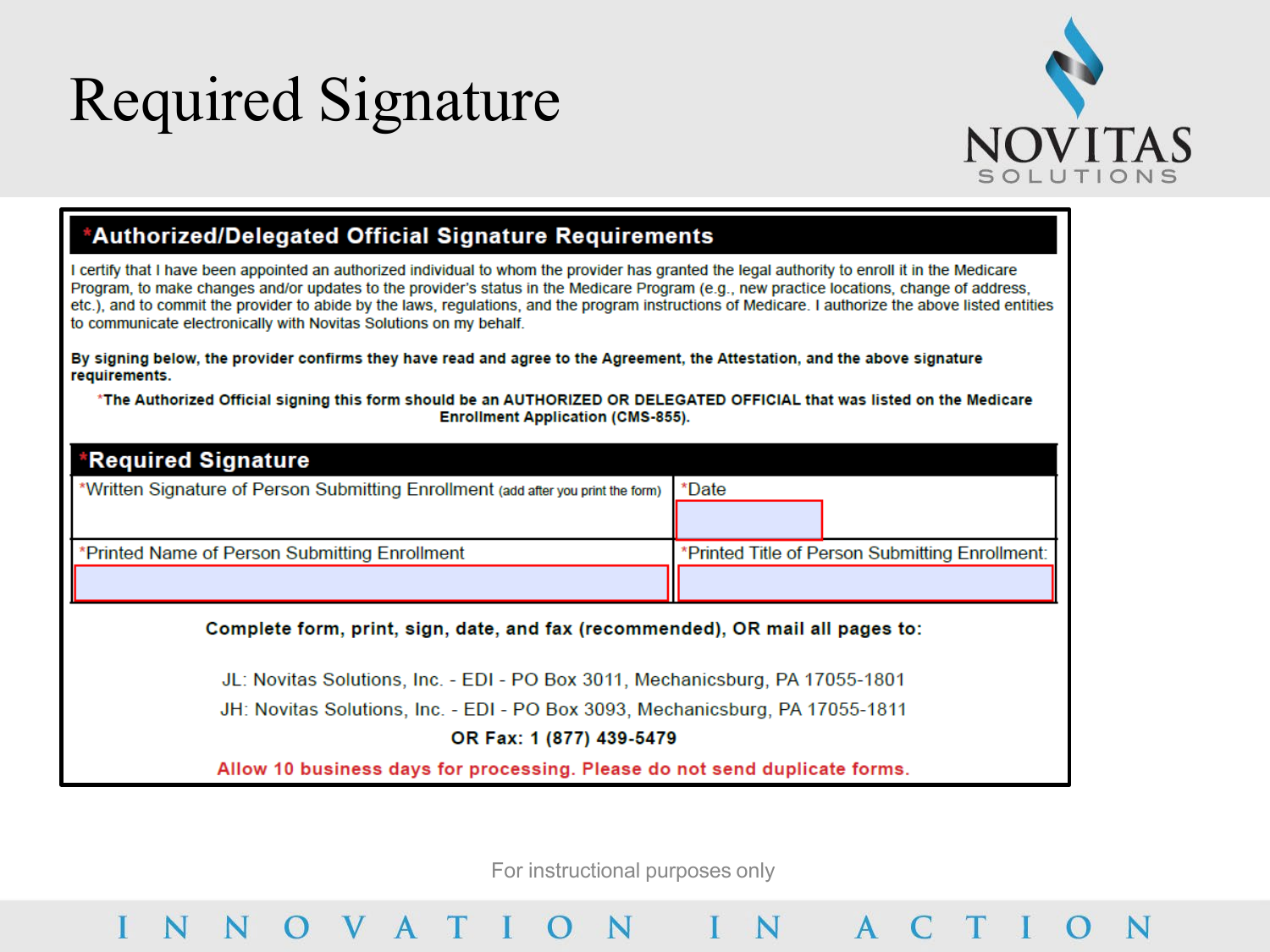### Required Signature and Submission Instructions



- Read the full agreement, attestation, and authorized official signature requirements.
- Review the entire form to verify the information provided is accurate and complete.
- Type the date the form was signed. The date must be a full month, day and year.
- Type the printed name of the person signing the form.
- Type the professional title of the person signing the form.
- Print the form.
- Sign in the written signature block with a black or blue ink pen.
- Fax the form to 1-877-439-5479 or mail to the address provided.
- Watch for your response email for next steps. Allow 10 business days for processing.

For instructional purposes only

### VATI ON IN A C T N N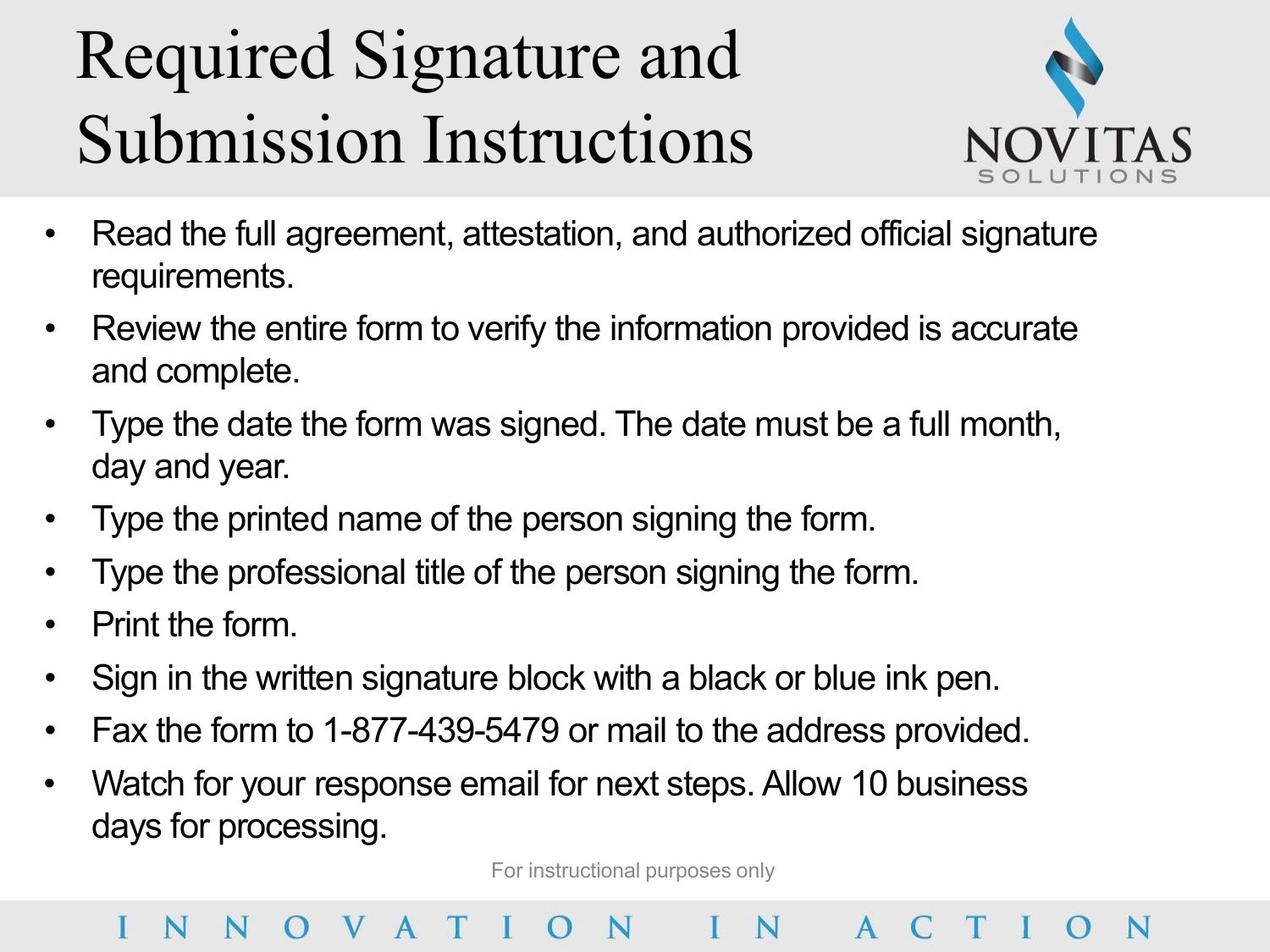### JL References



- JL EDI Enrollment form page, including Top Return reasons
	- o https://www.novitas
		- [solutions.com/webcenter/portal/MedicareJL/pagebyid?contentId=00004532](https://www.novitas-solutions.com/webcenter/portal/MedicareJL/pagebyid?contentId=00004532)
- JLApproved 5010 Vendor List
	- o https://www.novitas[solutions.com/webcenter/portal/MedicareJL/pagebyid?contentId=00004527](https://www.novitas-solutions.com/webcenter/portal/MedicareJL/pagebyid?contentId=00004527)
- JL Network Service Vendor List
	- o https://www.novitas[solutions.com/webcenter/portal/MedicareJL/pagebyid?contentId=00004536](https://www.novitas-solutions.com/webcenter/portal/MedicareJL/pagebyid?contentId=00004536)
- PECOS

N

o <https://pecos.cms.hhs.gov/pecos/login.do>

V A T

For instructional purposes only

N

 $A$ 

 $O N$